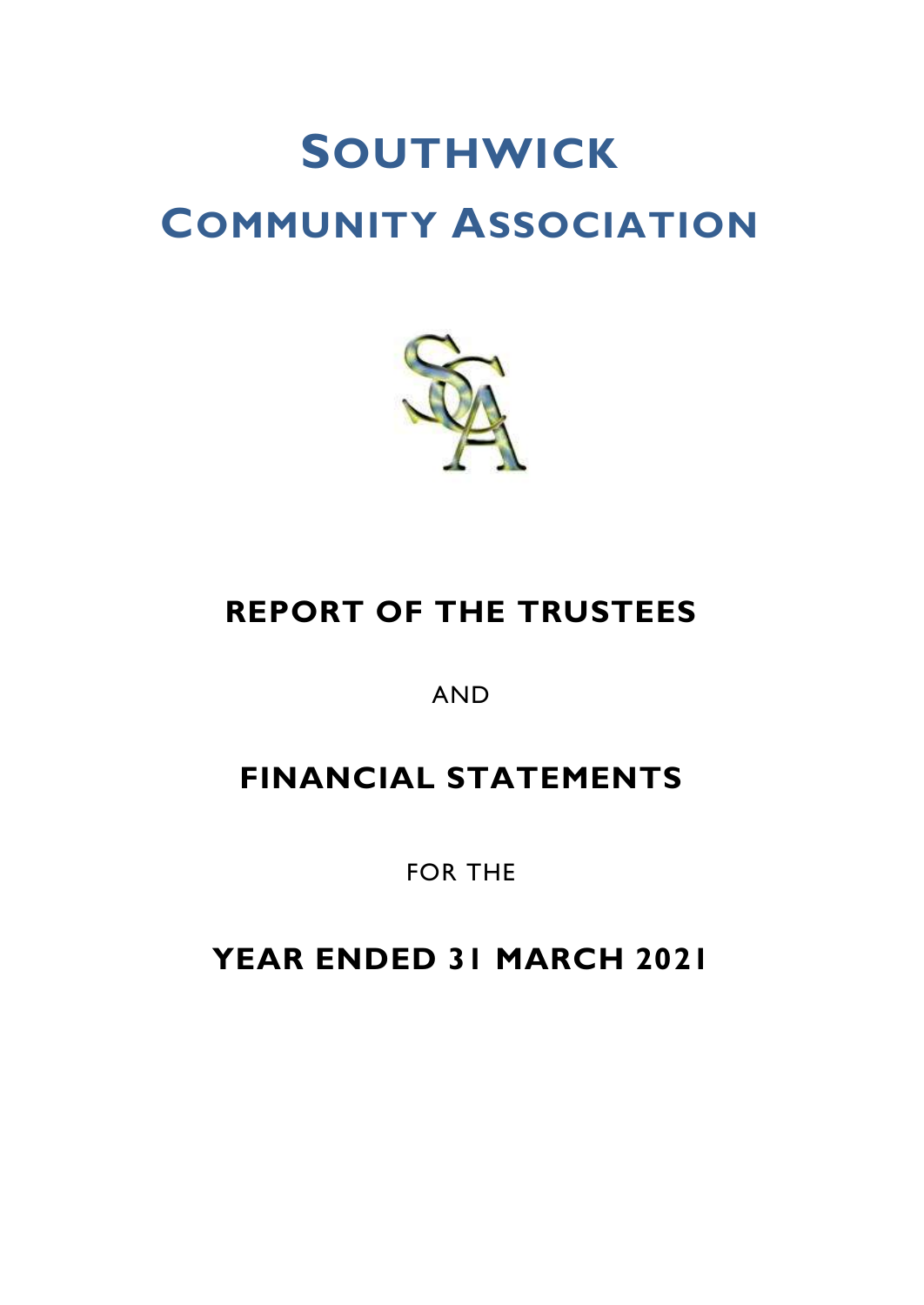# **REPORT AND STATEMENTS FOR THE YEAR ENDED 31 MARCH 2021**

## **CONTENTS**

|                                          | Page      |
|------------------------------------------|-----------|
| <b>General Information</b>               | 3         |
| <b>Trustees' Report</b>                  | $4 - 7$   |
| <b>Independent Examiner's Report</b>     | 8         |
| <b>Statement of Financial Activities</b> | 9         |
| <b>Balance Sheet</b>                     | 10        |
| <b>Notes to the Financial Statements</b> | $11 - 15$ |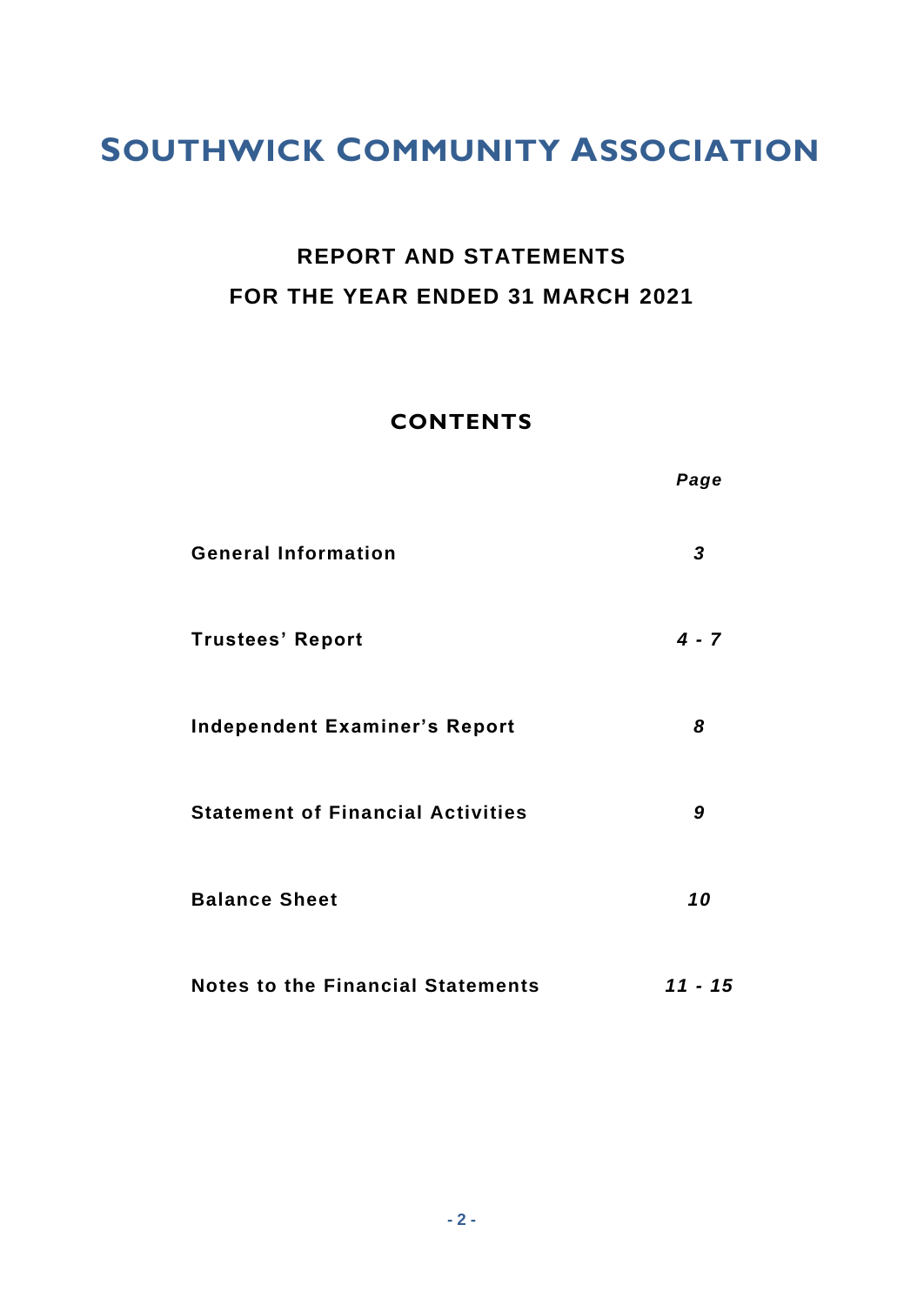# **REPORT & ACCOUNTS for the year ended 31 March 2021**

### **General Information**

| <b>Trustees</b>               | Malcolm Gough<br>Tony Brownings<br><b>Bob Ryder</b><br>David Comber                                                                                                                                                | (Chairman)<br>(Hon Secretary)<br>(Hon Treasurer)<br>(Vice-Chairman) |
|-------------------------------|--------------------------------------------------------------------------------------------------------------------------------------------------------------------------------------------------------------------|---------------------------------------------------------------------|
|                               | Maxine Coomber<br>Michael Coomber                                                                                                                                                                                  | (President)<br>(Vice-President)                                     |
|                               | <b>Simon Armes</b><br><b>Maureen Cripps</b><br>Angus Dunn<br><b>Philip Evans</b><br><b>Yvonne Fair</b><br>John Garland<br>Roger Needham<br><b>Martin Oakley</b><br><b>Raymond Richards</b><br><b>Philip Simons</b> |                                                                     |
| <b>Registered Charity No.</b> | 305370                                                                                                                                                                                                             |                                                                     |
| <b>Address</b>                | <b>Southwick Community Centre</b><br>24 Southwick Street<br>Southwick<br><b>West Sussex BN42 4TE</b>                                                                                                               |                                                                     |
| <b>Independent Examiner</b>   | Malcolm Wood FCA                                                                                                                                                                                                   |                                                                     |
| <b>Bankers</b>                | Barclays Bank plc<br><b>Bank House</b><br>Southwick Square<br>Southwick<br>West Sussex BN42 4FH                                                                                                                    |                                                                     |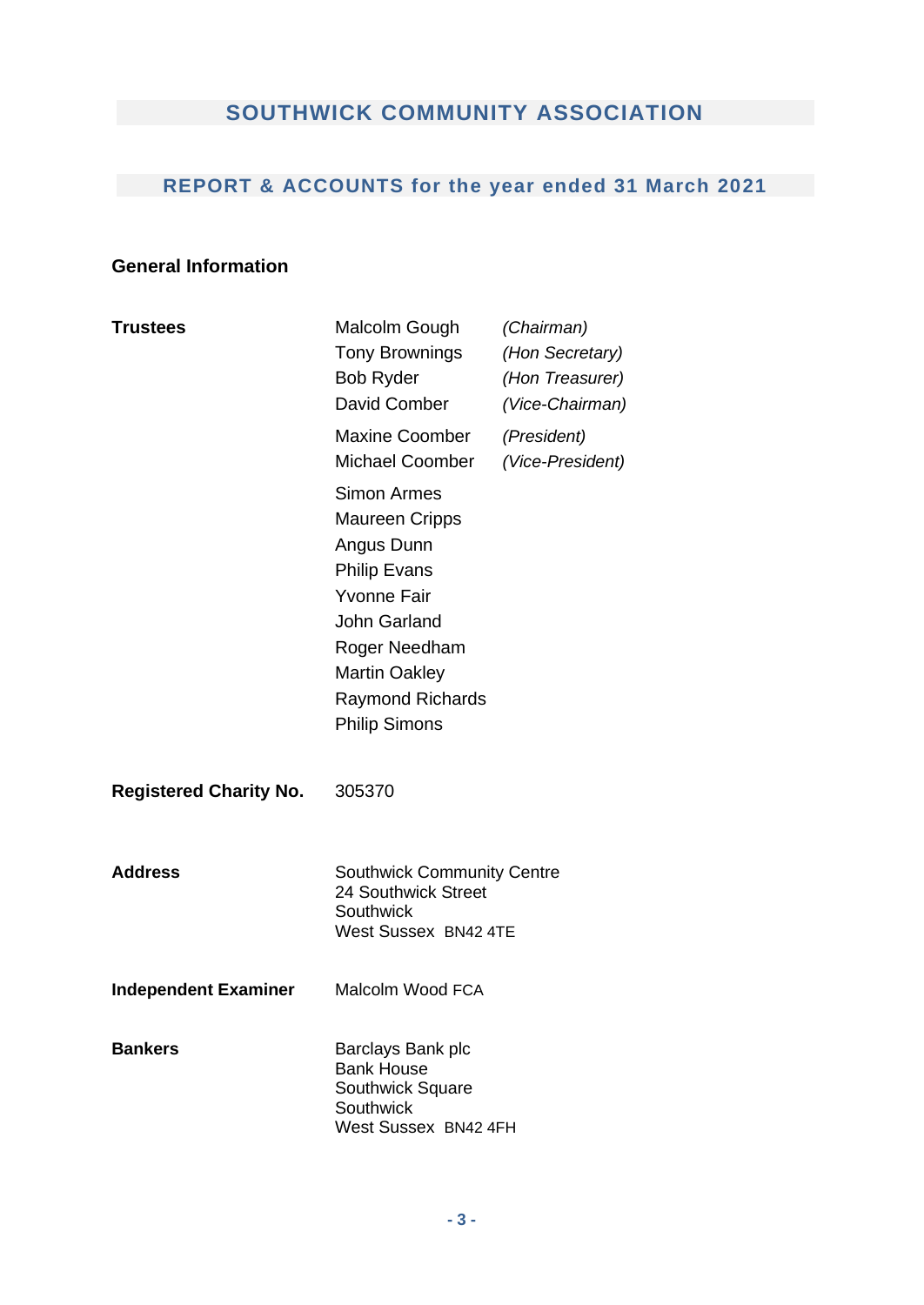*The Association is an unincorporated association, founded under a constitution originally adopted in January 1945 (and most recently amended in June 2012). We are a registered charity (registration number 305370).*

The Association's constitution reflects the requirements of modern charity legislation and recommended good practice for community associations.

#### **REPORT OF THE TRUSTEES for the year ended 31 March 2021**

*Responsibility for the overall control of the Association's affairs rests in the board of managing trustees, elected each year by the membership at the AGM. In the exceptional circumstances of 2020-21, when it was not possible to convene an AGM, the Trustees elected in 2019 continued in position - as authorised by the constitution.*

#### **The Board of Trustees serving in 2020-21**

| Malcolm Gough         | (Chairman)       |
|-----------------------|------------------|
| Tony Brownings        | (Hon Secretary)  |
| Bob Ryder             | (Hon Treasurer)  |
| David Comber          | (Vice-Chairman)  |
| Maxine Coomber        | (President)      |
| Michael Coomber       | (Vice-President) |
| Simon Armes           |                  |
| <b>Maureen Cripps</b> |                  |
| Angus Dunn            |                  |
| <b>Philip Evans</b>   |                  |
| <b>Yvonne Fair</b>    |                  |
| John Garland          |                  |
| Roger Needham         |                  |
| <b>Martin Oakley</b>  |                  |
| Raymond Richards      |                  |
| David Simmons         |                  |
| Philip Simons         |                  |

The Trustees herewith present their report, together with the financial statements of the Association, for the financial year beginning on 1 April 2020 and ending on 31 March 2021.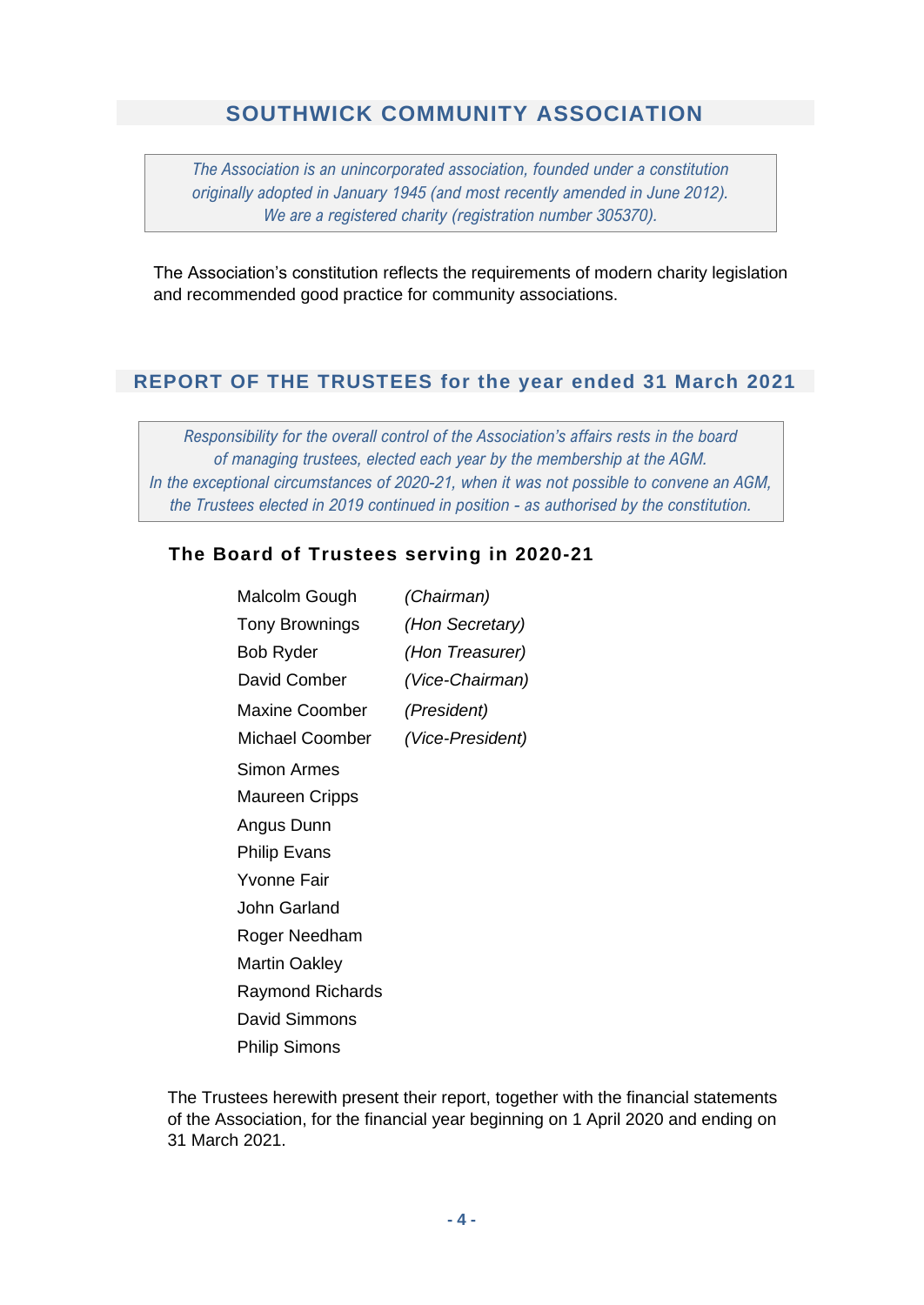## **Charitable purposes & public benefit**

*The Association works with public authorities, charities and other organisations, and with individual volunteers, to advance education and to provide facilities for social welfare, recreation and leisure-time occupation, for the benefit of the people of Southwick and its wider neighbourhood.*

In fulfilment of its charitable objectives, the Association runs a large community centre in Southwick, West Sussex. The Centre and its facilities are an important focus for the local community, with a wide range of events, activities and participating organisations. The Association strives to keep a continuous programme of renewing, developing and improving the Centre's facilities for the benefit of local people.

The Trustees pay careful regard to the Charity Commission's guidance on public benefit. We apply it in our general overview of the Association's affairs and - no less in this year of exceptional social and economic challenge - we have continued to do so in our decision making during the year.

A wide-ranging account of the normal activities and workings of the Community Centre, along with information about its facilities, management and history, is available on the Association's website, [www.southwickcommunitycentre.org.uk](https://www.southwickcommunitycentre.org.uk/index.html) .

# **Overview of the year's activities**

### **The predominant challenge - the impact of the Covid pandemic**

Even at the very start of the financial year, in April 2020, it was clear that the Association would be facing a major threat to its existence. The Community Centre was already effectively closed for business and most of its usual operating income had dried up. All the early indications were that the crisis would be long-running - and indeed, that turned out to be the case.

The Trustees had already agreed a set of emergency arrangements for managing the crisis facing our charity. In March 2020 the four 'executive' trustee officers were delegated to take urgent actions needed, but with effective remote reporting and approval procedures put in place, so that the Board of Trustees could remain well informed - and properly involved in the essential management of the Association's affairs.

More than half the costs of operating the Community Centre are staffing costs. Over many years, these have been in the range of 55-60% of our total operating costs. Potentially, the closure of the Centre could have quickly led to job losses across much of our (essentially part-time) workforce. However, the early intervention of a government "job retention" support scheme was extremely helpful. The "furlough grant" scheme enabled the Association to keep most of our experienced staff on the payroll, which meant there would be a better chance of rebuilding the work of the Community Centre once we were finally in a position to re-open to the public. We were concerned that the initial time-span of the scheme would be too short to achieve that benefit, but the two extensions subsequently made to the scheme raised our confidence.

From the outset of the crisis, we were able to salvage a small proportion of our income - from 'rental' uses of the Centre - such as users' storage spaces, community theatre workshops and office spaces. And we were gradually able to allow certain educational activities (such as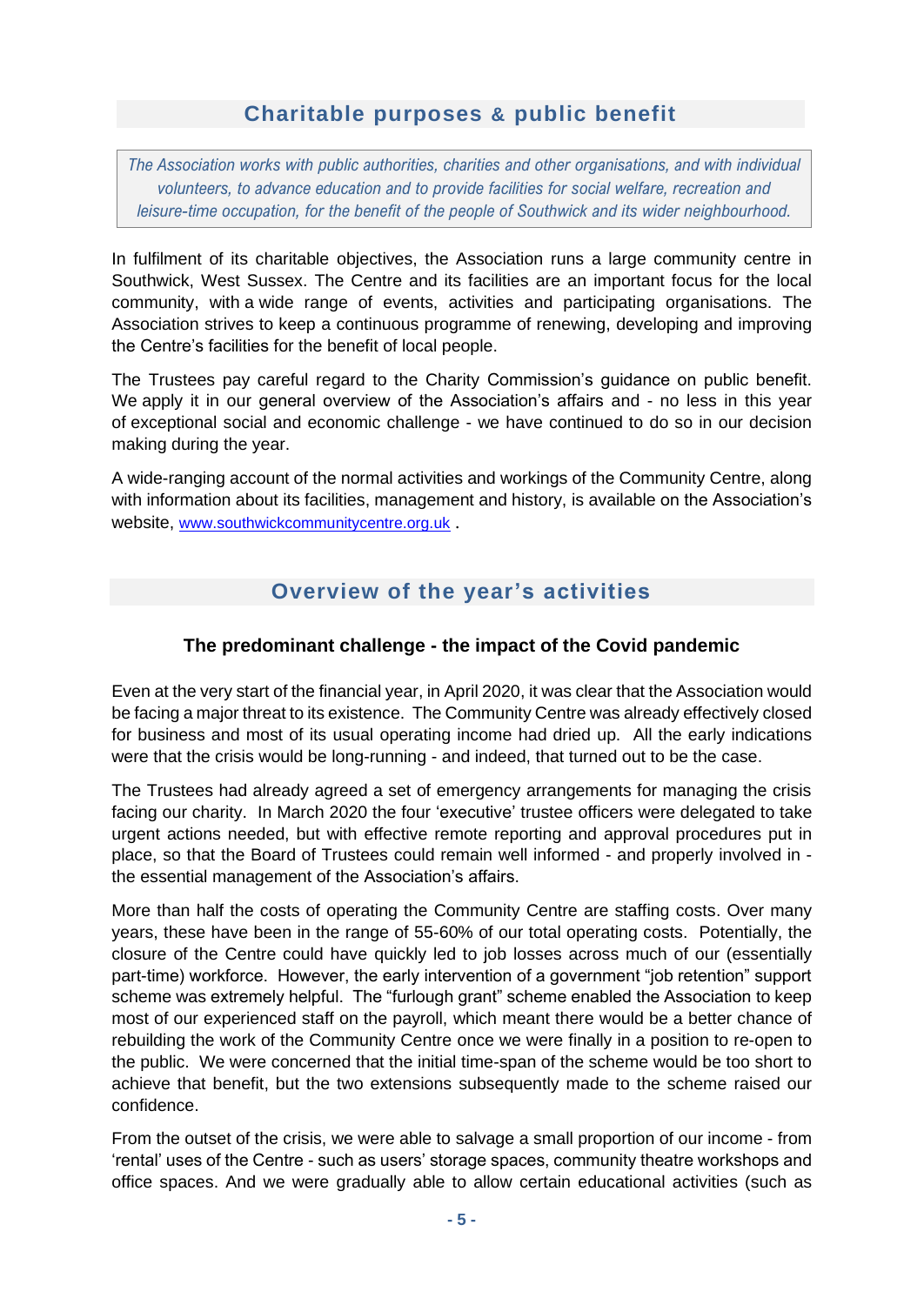pre-school education) from mid-2020, as some national relaxations were introduced. But at several points after that, we were very frustrated that the "stop-go" nature of government controls made it almost impossible to plan for a steady resumption of our services. It also affected the public's ability and confidence to make use of our facilities.

By the end of the financial year (in March 2021 and while things were still effectively in "lockdown") the situation remained bleak. But the Trustees felt more positive that our charity had survived the worst of the threat, and was in a position to start rebuilding its activities when allowed the opportunity to resume.

Nevertheless, the challenge lying ahead - to reach pre-pandemic levels of activity - remains very formidable.

# **Financial overview of the year**

All of the Association's assets and liabilities relate to delivery of its charitable aims and objectives. *Our direct expenses in providing charitable services are the personnel and other costs involved in running the Community Centre and making the facilities available for community activities. The management and administration expenses are mainly personnel costs. We determine the levels of staff pay in accordance with a policy most recently codified in 2015.*

**Our** *Operating Fund***, for the day-to-day running of the Community Centre** (p.9 below) suffered a loss of £9,000 for the year (a £40,000 decline from the previous year).

- Income (at £120,000) fell by £104,000 from the previous year (down 46%). Our usual primary income stream, from hire of facilities and café sales, dropped by 80%. Crucially, however, we received government emergency grants of £76,000.
- **Expenditure** on running costs (at £129,000) was £63,000 lower than the previous year (down 33%). The waiver of business rates for the year (£5,000) was helpful. But the main factor in our reduced costs was simply the much reduced day-to-day activity at the Centre during the year.

**Our** *Development Fund***, for improvements to the Centre's facilities and equipment** (p.9 below) received only £2,000 in income this year, compared with £67,000 in the previous year. Nearly all of this was from donations kindly made by affiliated groups (in lieu of membership fees, which were suspended for the year). It was impossible to hold our usual big fundraising events (principally the annual Beer Festival and Christmas Fair) under the Covid restrictions in force.

**Our** *capital expenditure* for the year (£25,000) was confined to essential repairs and replacements to building fabric, fittings and equipment. Most of this was for surface drainage works, renewal of electrical circuits and replacement of flooring.

**Our** *overall financial position* (p.10 below) worsened over the year, with a reduction of £32,000 in our net current assets. However, without the benefit of government support (the grants in respect of "furlough pay" and "business closure") these assets would have fallen by more than £100,000.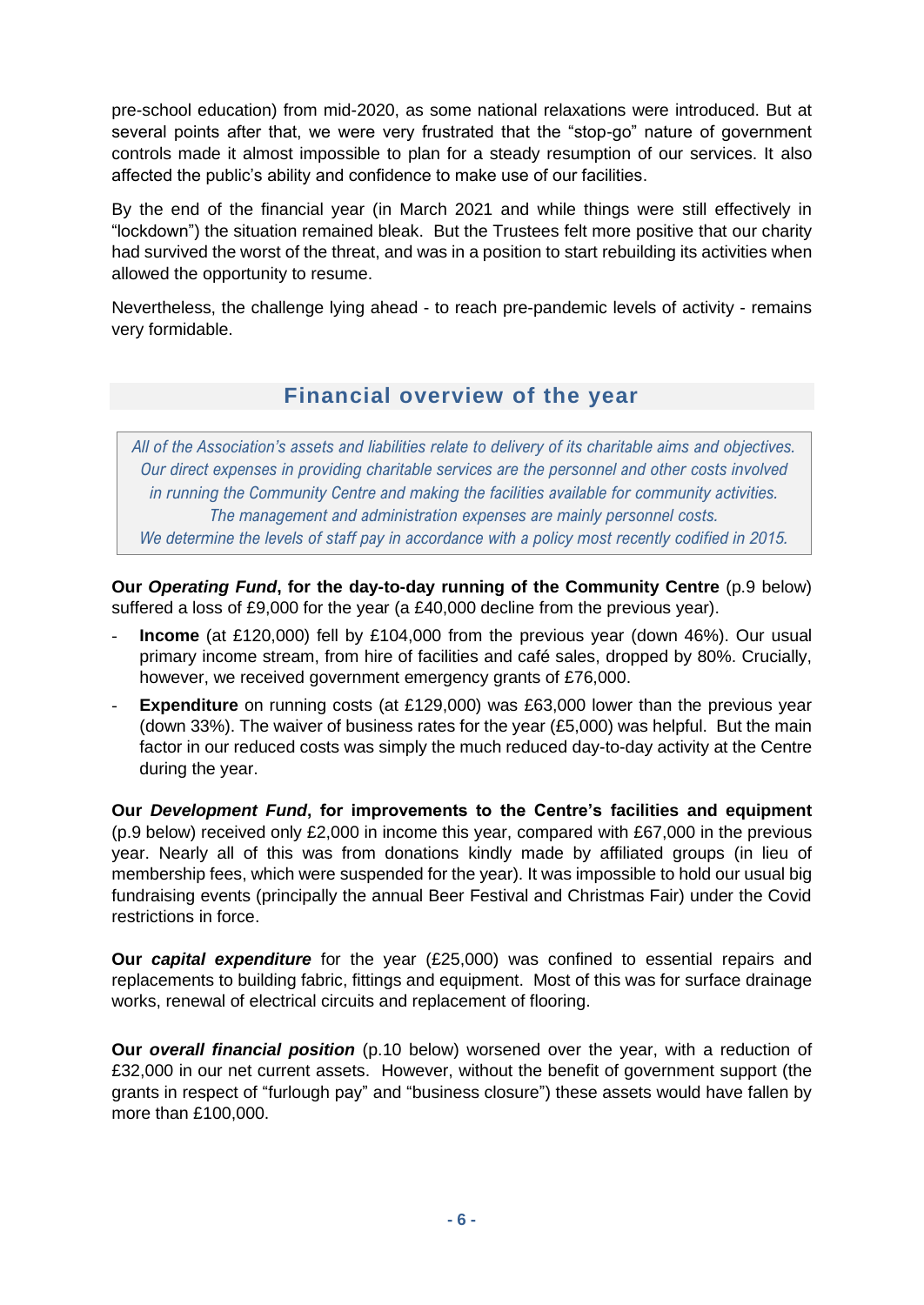### **The Association's funds and its policy on reserves**

*The financial statements (p.9-15 below) set out the assets and liabilities of our funds.*

- The **Operating Fund** is concerned with the day-to-day running of the Community Centre. We aim to maintain reserves at a level to ensure adequate resources to cope with unexpected pressures and short-term deficits.
- The **Development Fund** represents the net proceeds of fundraising (mainly from community and social events) and donations.

These are resources designated for future improvements to the Community Centre and for the renewal and upgrading of its facilities and equipment.

• The **Establishment Fund** expresses the book value of improvements actually carried out to the fabric of our leasehold buildings (the physical embodiment of the Centre).

These are purely fixed property assets - much of them created with capital grants received in the 1990s, to carry out major works of development and improvement.

#### **Statement of the Trustees' responsibilities**

Under the law applicable to charities in England and Wales, the Trustees must prepare financial statements for each financial year, giving a true and fair view of the Association's financial activities during the year and of its financial position at the end of the year. In preparing these financial statements, giving a true and fair view, the Trustees are expected to follow best practice and to:

- select suitable accounting policies and then apply them consistently;
- make judgements and estimates which are reasonable and prudent;
- state whether applicable accounting standards and statements of recommended practice have been followed (subject to any departures disclosed and explained in the financial statements); and
- prepare the financial statements on a "going-concern" basis (unless it is inappropriate to presume that the Association will continue in operation).

The Trustees are also responsible for keeping proper accounting records which disclose with reasonable accuracy the financial position of the Association, and which enable them both to ascertain the financial position of the Association and to ensure that the financial statements comply with the Charities Act 2011.

The Trustees are responsible for safeguarding the assets of the charity - and hence for taking reasonable steps for the prevention and detection of fraud and other irregularities.

| Signed on behalf of the Trustees: | [ <i>Malcolm Gough</i> ] | and | [ Robert Ryder ] |
|-----------------------------------|--------------------------|-----|------------------|
| Dated: 23 November 2021           |                          |     |                  |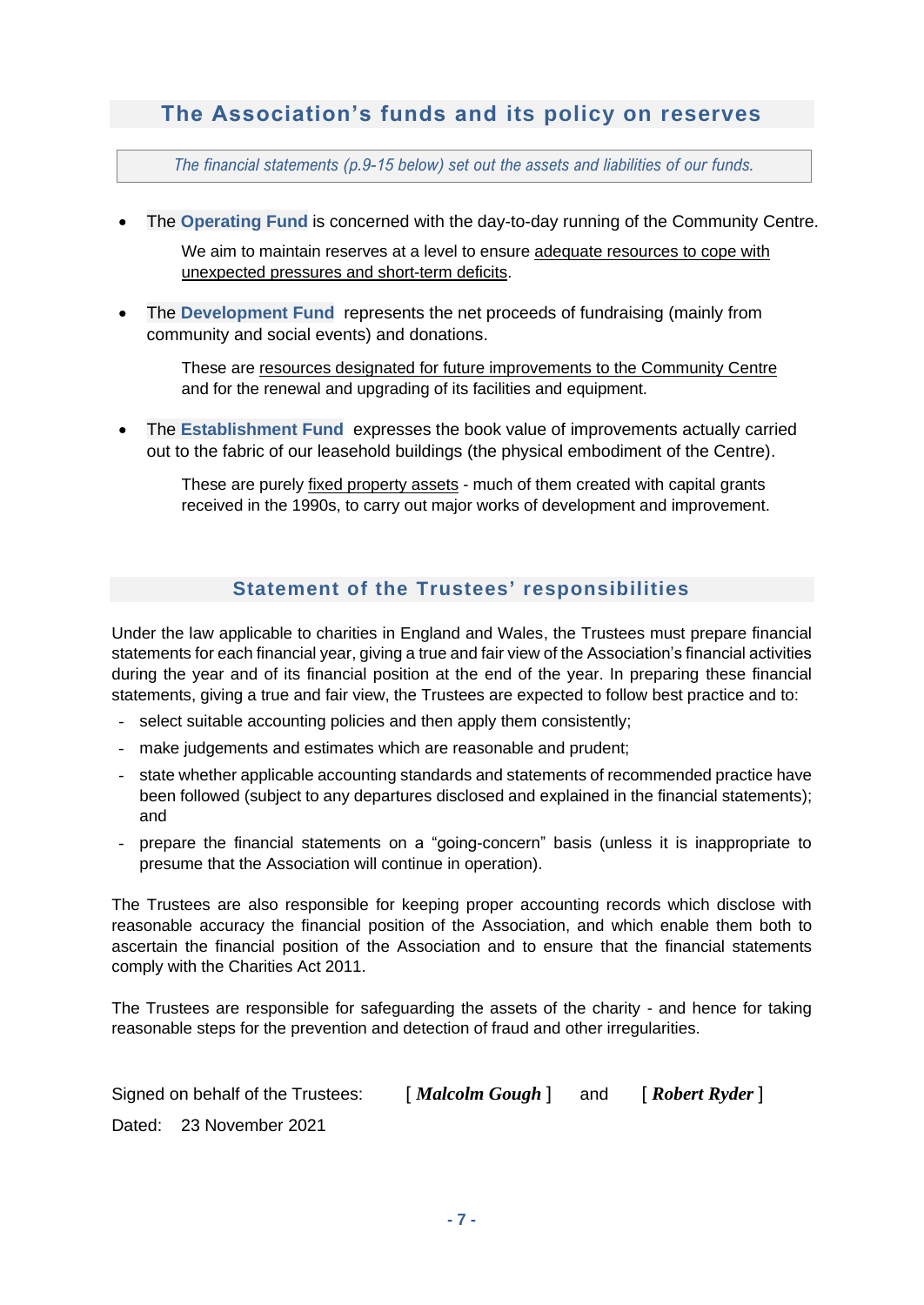#### **INDEPENDENT EXAMINER'S REPORT**

#### *to the Trustees of* **SOUTHWICK COMMUNITY ASSOCIATION**

I report on the accounts of the charity for the year ended 31 March 2021, which are set out on pages 9 to 15 below.

#### **Respective responsibilities of trustees and independent examiner**

The charity's trustees are responsible for the preparation of the accounts. The charity's trustees consider that an audit is not required for this year (under section 144 of the Charities Act 2011 (the 2011 Act) and that an independent examination is needed.

It is my responsibility to:

- 1. examine the accounts (under section 145 of the 2011 Act);
- 2. to follow the procedures laid down in the General Directions given by the Charity Commissioners (under section 145(5)(b) of the 2011 Act);
- 3. to state whether particular matters have come to my attention.

#### **Basis of independent examiner's report**

My examination was carried out in accordance with the General Directions given by the Charity Commissioners. An examination includes a review of the accounting records kept by the charity and a comparison of the accounts presented with these records. It also includes consideration of any unusual items or disclosures in the accounts, and the seeking of explanations from you as trustees concerning any such matters. The procedures undertaken do not provide all the evidence that would be required in an audit and, consequently, I do not express an audit opinion on the view given by the accounts.

#### **Independent examiner's statement**

In connection with my examination, no matter has come to my attention:

- 1. which gives me reasonable cause to believe that, in any material respect, the requirements:
	- to keep accounting records in accordance with section 130 of the 2011 Act; and
	- to prepare accounts which accord with the accounting records and to comply with the requirements of the 2011 Act;

have not been met; or

2. to which, in my opinion, attention should be drawn in order to enable a proper understanding of the accounts to be reached.

#### [ *Malcolm Wood* F.C.A. ]

Fellow of the Institute of Chartered Accountants in England and Wales

Dated: 23 November 2021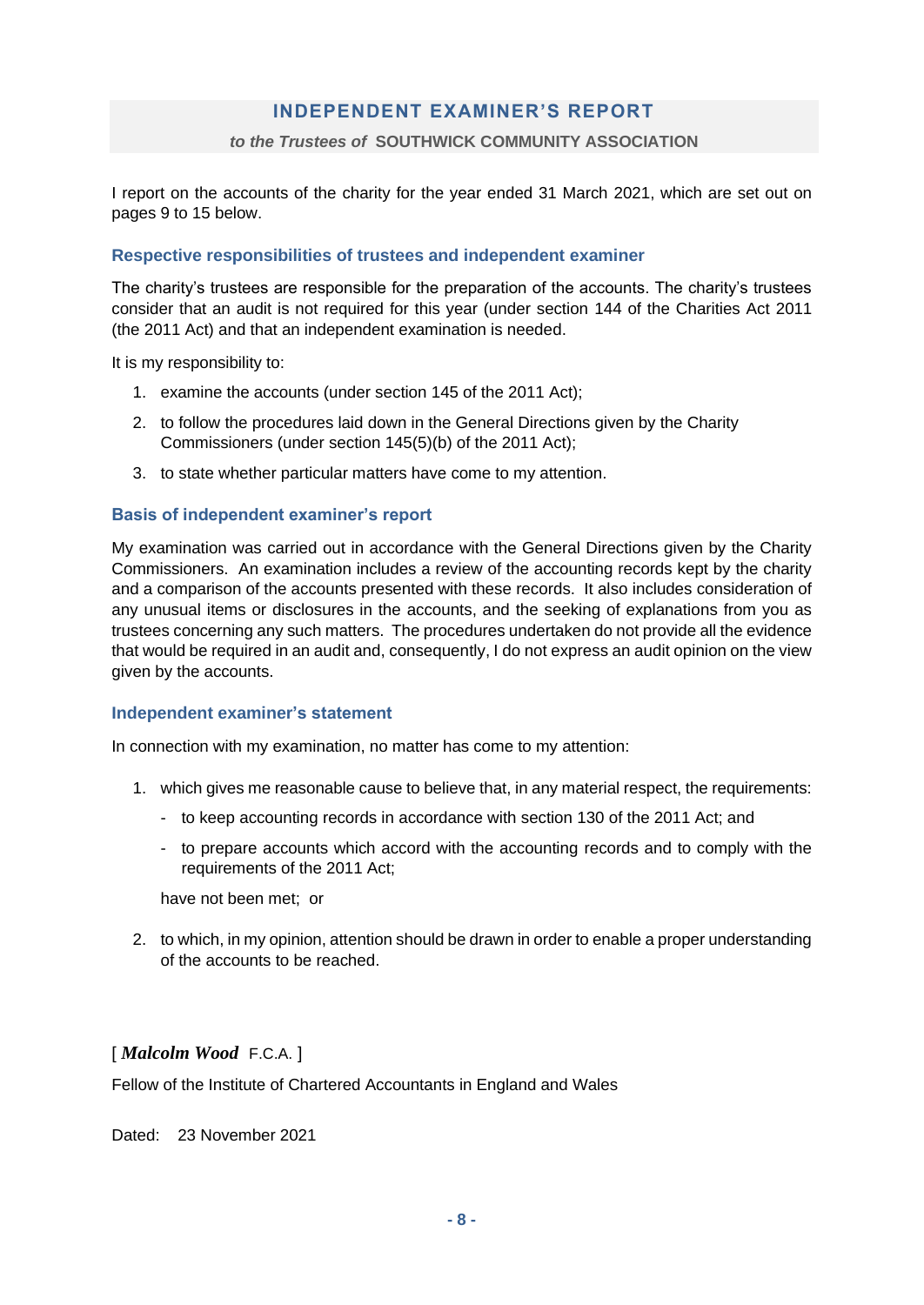#### **STATEMENT OF FINANCIAL ACTIVITIES**

#### **FOR THE YEAR ENDED 31 MARCH 2021**

|                                                                |        | <b>Unrestricted</b><br><b>Funds</b> | <b>Restricted</b><br><b>Funds</b> | <b>TOTAL</b><br><b>FUNDS</b><br>2021 | <b>Total</b><br><b>Funds</b><br>2020 |
|----------------------------------------------------------------|--------|-------------------------------------|-----------------------------------|--------------------------------------|--------------------------------------|
| <b>INCOME AND EXPENDITURE</b>                                  |        | £                                   | £                                 | £                                    | £                                    |
|                                                                | Note * |                                     |                                   |                                      |                                      |
| <b>INCOMING RESOURCES</b>                                      |        |                                     |                                   |                                      |                                      |
| <b>Charitable activities</b>                                   |        |                                     |                                   |                                      |                                      |
| Operation of the community centre                              |        | 43,979                              |                                   | 43,979                               | 224,210                              |
| Other activities to generate funds                             |        |                                     |                                   |                                      |                                      |
| Community events & fundraising                                 |        |                                     |                                   | 0                                    | 23,934                               |
| Donations, gifts and legacies                                  |        | 1,992                               |                                   | 1,992                                | 42,733                               |
| Grants                                                         | 10     | 76,219                              |                                   | 76,219                               |                                      |
| Interest from deposit accounts                                 |        | 284                                 |                                   | 284                                  | 584                                  |
| <b>TOTAL incoming resources</b>                                |        | 122,474                             | 0                                 | 122,474                              | 291,461                              |
| <b>EXPENDED RESOURCES</b>                                      |        |                                     |                                   |                                      |                                      |
| Cost of generating funds                                       |        |                                     |                                   |                                      |                                      |
| Community events & fundraising                                 |        |                                     |                                   | 0                                    | 14,264                               |
| NET incoming resources<br>available for charitable application |        | 122,474                             | 0                                 | 122,474                              | 277,197                              |
| Charitable expenditure                                         |        |                                     |                                   |                                      |                                      |
| Operating community facilities & services                      | 3      | 103,211                             | 28,821                            | 132,032                              | 187,660                              |
| Management and administration                                  | 3 & 4  | 34,607                              |                                   | 34,607                               | 41,235                               |
| TOTAL charitable resources expended                            |        | 137,818                             | 28,821                            | 166,639                              | 228,895                              |
| Movement in funds (2019-20)                                    |        | (15, 344)                           | (28, 821)                         | (44, 165)                            | 48,302                               |
| <b>Fund Transfers</b>                                          | 9      | (23, 471)                           | 23,471                            | 0                                    | 0                                    |
| Exceptional item (previous years)                              |        |                                     |                                   | 0                                    | 26,303                               |
|                                                                |        |                                     |                                   |                                      |                                      |
| Net movement in Funds                                          |        | (38, 815)                           | (5,350)                           | (44, 165)                            | 74,605                               |
| [B/Fwd] FUND BALANCES at 31 March 2020                         |        | 494,692                             | 783,519                           | 1,278,211                            | 1,203,606                            |
| FUND BALANCES AT 31 March 2021                                 |        | 455,877                             | 778,169                           | 1,234,046                            | 1,278,211                            |

*\* The notes form part of these financial statements*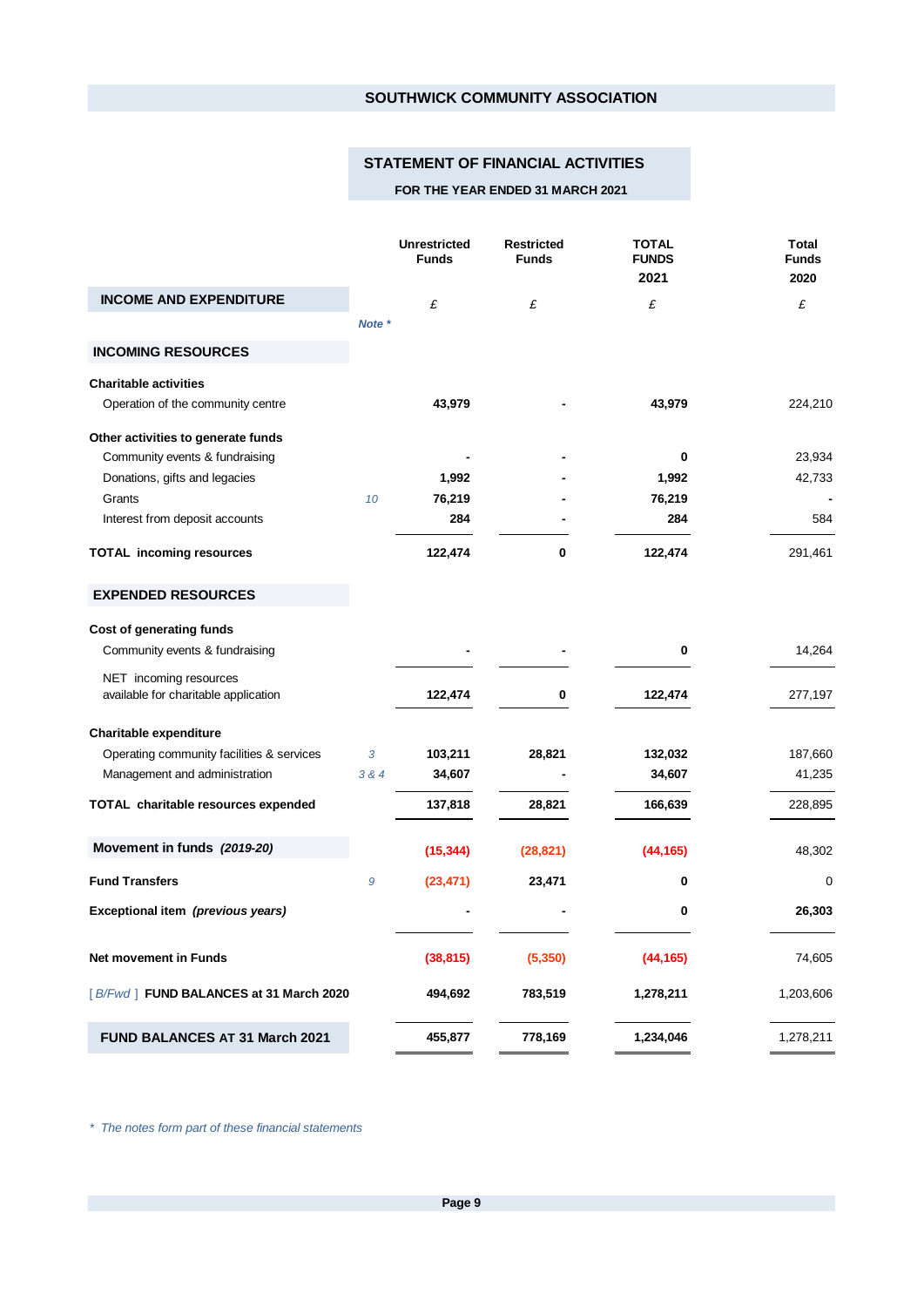#### **BALANCE SHEET** AS AT 31 MARCH 2021

|                              |                                                 |        | 31 March  | 31 March  |
|------------------------------|-------------------------------------------------|--------|-----------|-----------|
|                              |                                                 |        | 2021      | 2020      |
|                              |                                                 | Note * | £         | £         |
| <b>TANGIBLE FIXED ASSETS</b> |                                                 | 5      | 823,803   | 835,701   |
| <b>CURRENT ASSETS</b>        |                                                 |        |           |           |
| <b>Debtors</b>               |                                                 | 6      | 10,060    | 23,407    |
| <b>Stocks</b>                |                                                 | 11     | 2,711     | 5,156     |
| Short-term deposits          |                                                 |        | 233,662   | 233,378   |
| Cash at bank and in hand     |                                                 |        | 167,264   | 189,602   |
|                              |                                                 |        | 413,697   | 451,543   |
| <b>LESS CREDITORS:</b>       | Amounts falling due<br>within one year          | 7      | (3, 454)  | (9,033)   |
| <b>NET CURRENT ASSETS</b>    |                                                 |        | 410,243   | 442,510   |
|                              | TOTAL ASSETS LESS CURRENT LIABILITIES           |        | 1,234,046 | 1,278,211 |
| <b>LESS CREDITORS:</b>       | Amounts falling due<br>after more than one year | 8      |           |           |
| <b>TOTAL NET ASSETS</b>      |                                                 |        | 1,234,046 | 1,278,211 |
| <b>FUNDS</b>                 |                                                 |        |           |           |
| Unrestricted                 |                                                 | 9      | 455,877   | 494,692   |
| Restricted                   |                                                 | 9      | 778,169   | 783,519   |
| <b>TOTAL FUNDS</b>           |                                                 |        | 1,234,046 | 1,278,211 |

*\* The notes form part of these financial statements*

Approved by the board of Trustees and signed on its behalf by

[ *Malcolm Gough* ] and [ *Robert Ryder* ]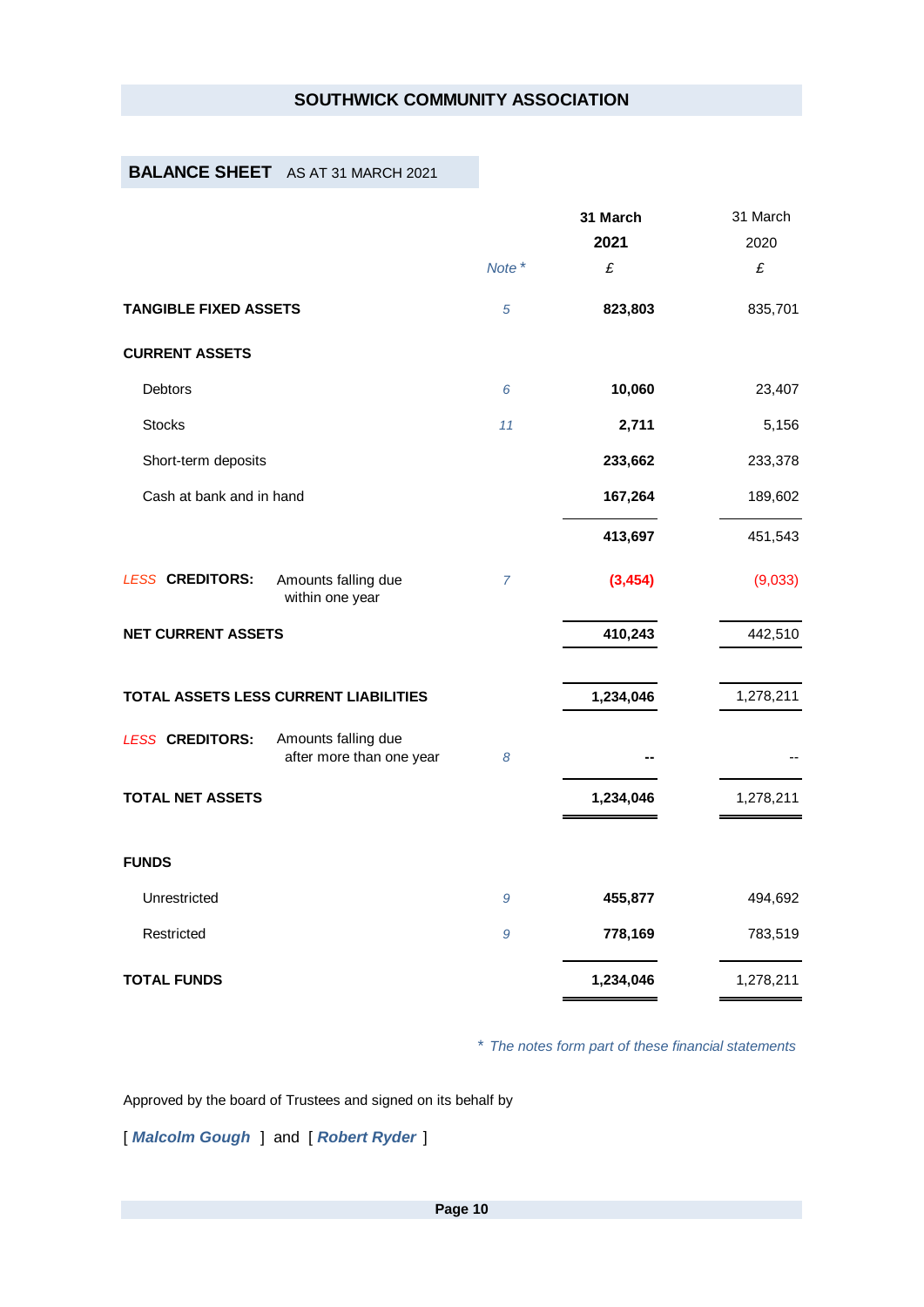#### **1 Accounting Policies**

#### **Accounting Convention**

The accounts are prepared under the historical cost convention and in accordance with with the Charities Act 2011, the current Statement of Recommended Practice ("Accounting and Reporting by Charities" FRS 102) and with applicable accounting standards.

#### **Accumulated Funds**

The accumulated funds comprise the following:

#### (a) **Operating Fund**

This fund is for the general management and operation of the Community Centre, and the day-to-day activities of the Association.

#### (b) **Development Fund**

This fund is *designated* for income raised (and resources spent) to improve the Community Centre's facilities and equipment, and to develop its future sustainability and place in the community.

#### (c) **Establishment Fund**

This *restricted* fund embodies the value of improvements carried out to the Community Centre's buildings (which are held on leasehold) and to the Centre's integral fixtures & fittings.

#### **Fixed Assets**

Fixed Assets are recorded at cost or, in the case of fixed assets that have been donated to the Association, at valuation at the time of acquisition, less depreciation.

#### **Depreciation**

Improvements to the Community Centre's buildings, when they come into use, are amortised over the remaining period of the lease.

Other fixed assets are depreciated on a straight line basis over their useful lives, estimated to be:

| Theatre equipment          | 10 to 20 years |
|----------------------------|----------------|
| Other equipment & fittings | 5 to 15 years  |
| Electronic equipment       | 3 to 7 years   |

#### **Stocks**

Stocks are valued at cost. They comprise consumable items which are used in the day-to-day operation of the Community Centre.

#### **Income from operation of the Community Centre, grants & fundraising**

These comprise amounts receivable during the year.

#### **Donations, gifts & legacies**

These comprise amounts received during the year.

#### **Investment income**

Investment income comprises interest income receivable on short-term deposits.

#### **Resources expended**

Resources expended are accounted for on an accruals basis.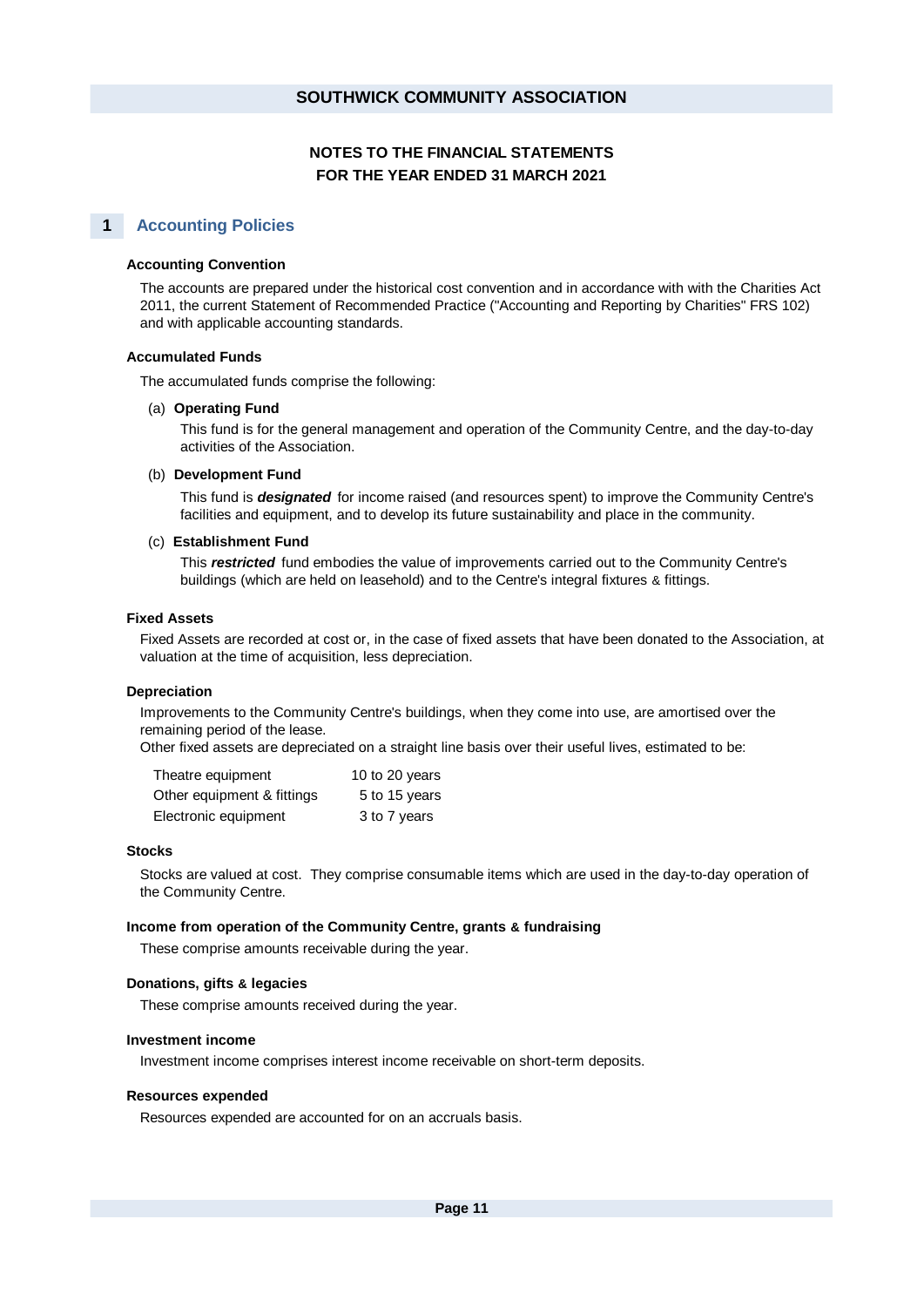#### **2 Charitable Expenditure**

| 2021   | 2020    |
|--------|---------|
| 91.861 | 106,819 |
| 8.476  | 8.611   |
|        |         |

No employee earned £20,000 or more per annum.

No trustee received any remuneration, payments or benefits from the charity, other than refunds of expenses legitimately incurred on behalf of the charity.

The average number of employees (full-time equivalent, analysed by function) was:

|                               | 2021  | 2020  |
|-------------------------------|-------|-------|
| Community services            | 3.5   | 3.9   |
| Management and administration | 1.3   | 1.6   |
| Fundraising and publicity     | $- -$ | $- -$ |
|                               | 4.8   | 5.5   |

#### **3 Resources Expended**

|                                                 | <b>Personnel</b><br><b>Costs</b> | <b>Depreciation</b> | Other<br><b>Costs</b> | <b>Total</b><br>2021 | <b>Total</b><br>2020 |
|-------------------------------------------------|----------------------------------|---------------------|-----------------------|----------------------|----------------------|
| Front-line operation<br>of the Community Centre | 62,058                           | 8.476               | 32.677                | 103.211              | 159,677              |
| Management<br>and administration                | 29,803                           | $-$                 | 4.804                 | 34,607               | 41,235               |
|                                                 | £91,861                          | £8,476              | £37,481               | £137,818             | £200,912             |

#### **4 Management and Administration**

|                           | 2021    | 2020    |
|---------------------------|---------|---------|
| Salaries and office costs | 34,207  | 40,835  |
| Audit fees                | 400     | 400     |
|                           | £34,607 | £41,235 |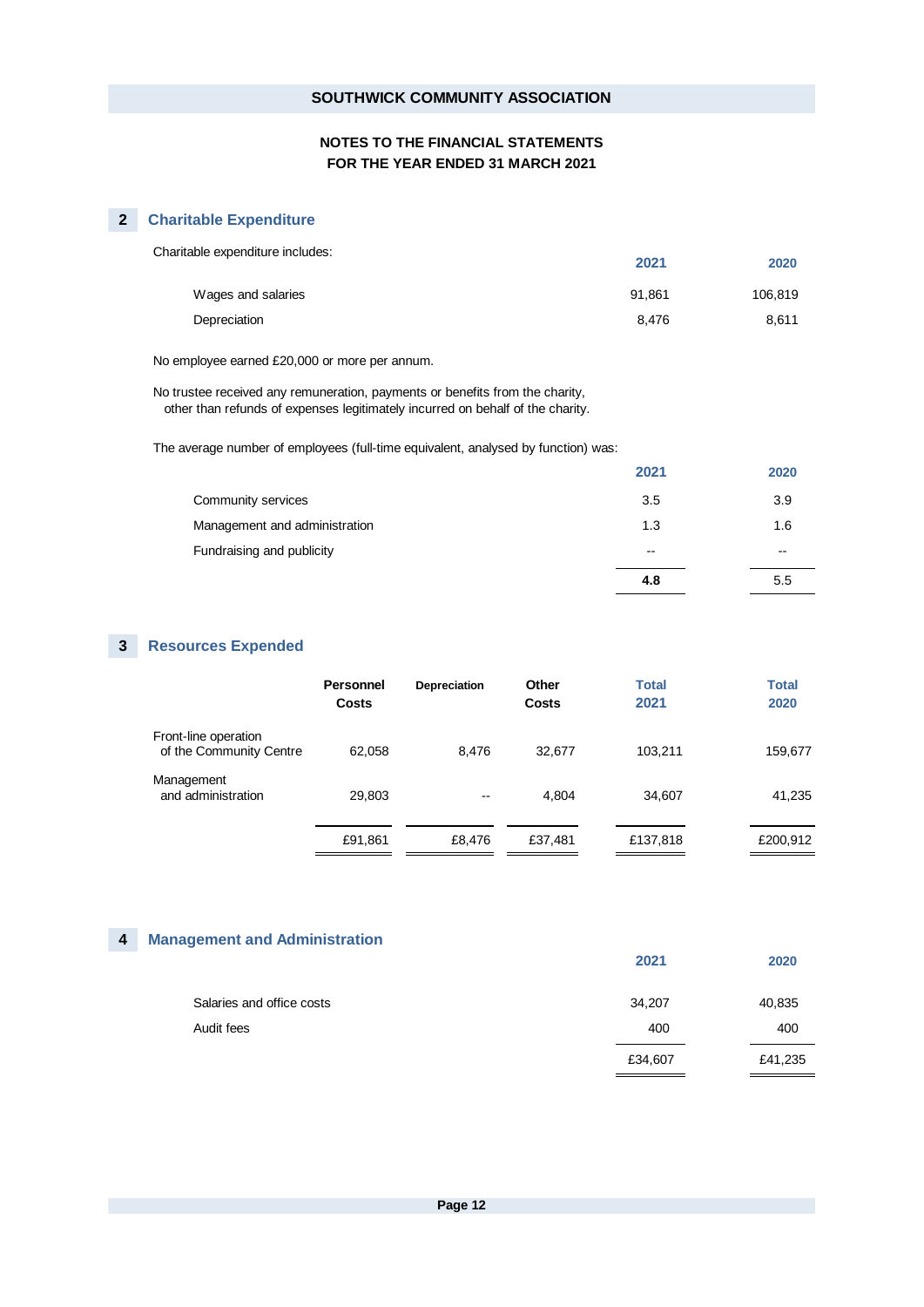#### **5 Tangible Fixed Assets**

|                                 | Leasehold<br>improvements * | <b>Theatre</b><br>equipment<br>** | Other<br>fittings and<br>equipment ** | <b>Total</b> |
|---------------------------------|-----------------------------|-----------------------------------|---------------------------------------|--------------|
|                                 | £                           | £                                 | £                                     | £            |
| <b>COST</b>                     |                             |                                   |                                       |              |
| As at 1 April 2020              | 1,212,693                   | 122,818                           | 75,095                                | 1,410,606    |
| <b>ADDITIONS</b>                | 23,471                      | $\boldsymbol{0}$                  | 1,928                                 | 25,399       |
| As at 31 March 2021             | 1,236,164                   | 122,818                           | 77,023                                | 1,436,005    |
| <b>ACCUMULATED DEPRECIATION</b> |                             |                                   |                                       |              |
| As at 1 April 2020              | 429,174                     | 94,461                            | 51,270                                | 574,905      |
| <b>CHARGE FOR YEAR</b>          | 28,821                      | 2,777                             | 5,699                                 | 37,297       |
| As at 31 March 2021             | 457,995                     | 97,238                            | 56,969                                | 612,202      |
|                                 |                             |                                   |                                       |              |
| <b>NET BOOK VALUE</b>           |                             |                                   |                                       |              |
| As at 31 March 2020             | 783,519                     | 28,357                            | 23,825                                | 835,701      |
| As at 31 March 2021             | 778,169                     | 25,580                            | 20,054                                | 823,803      |

All of the tangible fixed assets of the Association are used in the furtherance of its objects.

**\*** The value of leasehold improvement assets is included in the Establishment Fund (Restricted).

\*\* The value of all other tangible fixed assets is included in the Development Fund (Unrestricted).

| 6 | <b>Debtors</b> | 2021    | 2020    |
|---|----------------|---------|---------|
|   | Trade debtors  | 7,061   | 20,473  |
|   | Prepayments    | 2,999   | 2,934   |
|   |                | £10,060 | £23,407 |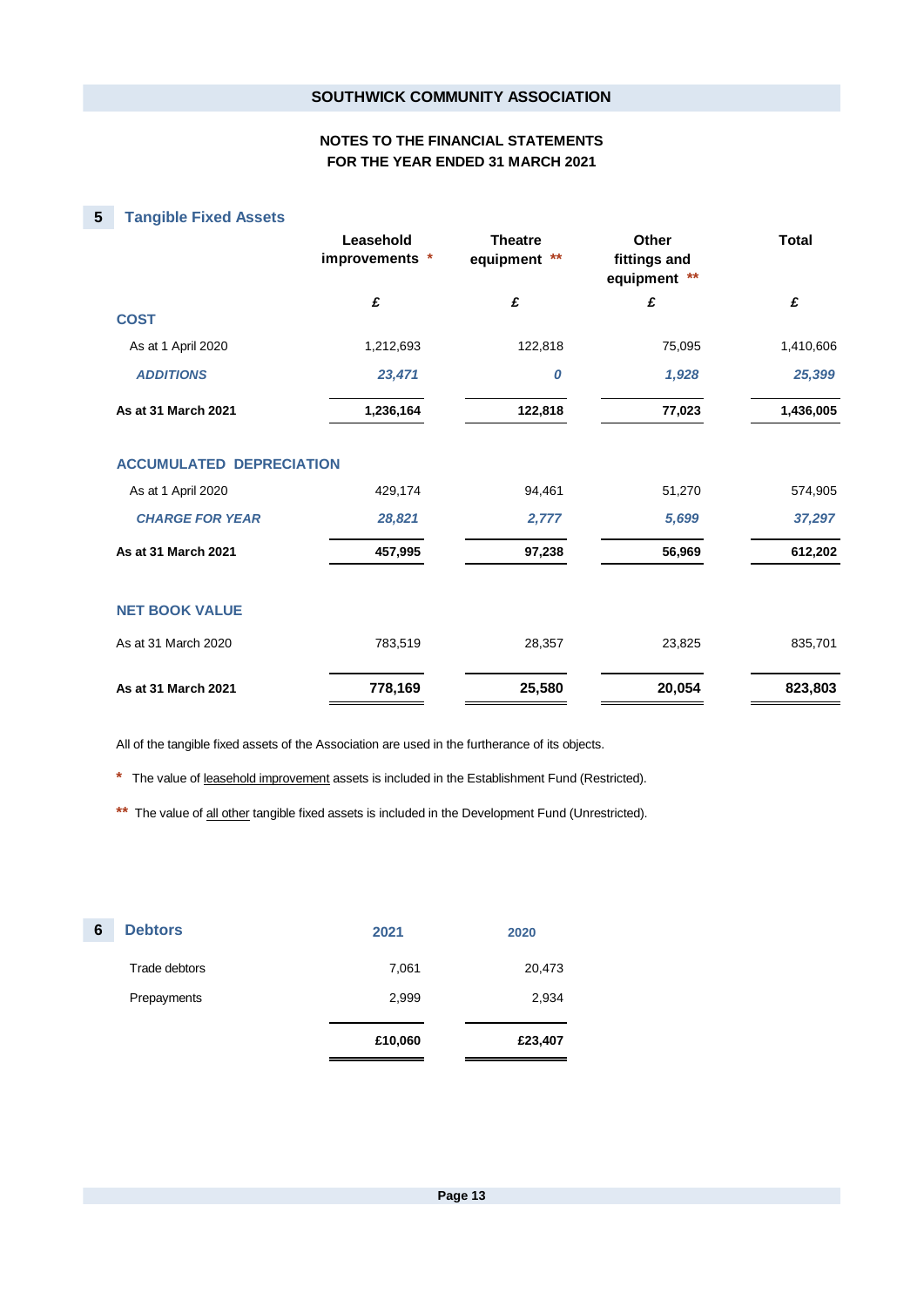#### **7 Creditors (amounts falling due within one year)**

| 2021   | 2020   |
|--------|--------|
| 2,693  | 2,588  |
| 504    | 248    |
| 257    | 6,198  |
| --     | --     |
| £3,454 | £9,033 |
|        |        |

#### **8 Creditors (amounts falling due after more than one year)**

|                          | 2021 | 2020 |
|--------------------------|------|------|
| Within two to five years | £0   | £0   |

#### **9 Restricted & Unrestricted Funds**

|                           | <b>Balance at</b> |                 | <b>Movement in resources</b> |                          | <b>Balance at</b> |
|---------------------------|-------------------|-----------------|------------------------------|--------------------------|-------------------|
|                           | 1 April 2020      | <b>Incoming</b> | <b>Outgoing</b>              | <b>Fund</b><br>transfers | 31 March 2021     |
| <b>UNRESTRICTED funds</b> |                   |                 |                              |                          |                   |
| <b>Operating Fund</b>     | 244.757           | 120.198         | $-129.342$                   | 0                        | 235,613           |
| <b>Development Fund</b>   | 249.935           | 2,276           | $-8.476$                     | $-23.471$                | 220,264           |
|                           | 494,692           | 122,474         | $-137,818$                   | $-23,471$                | 455,877           |
| <b>RESTRICTED funds</b>   |                   |                 |                              |                          |                   |
| <b>Establishment Fund</b> | 783.519           | 0               | $-28.821$                    | 23,471                   | 778,169           |
|                           | £1,278,211        | £122,474        | $-E166,639$                  | 0                        | £1,234,046        |

The reserve of **UNRESTRICTED** funds represents:

• in the **Operating Fund**

the general everyday income and expenditure of the operation of the Community Centre.

• in the **Development Fund**

the resources designated to improve the Community Centre's facilities and equipment, and to develop the Centre's future sustainability and place in the community.

- The **RESTRICTED** funds of the Association represent:
	- in the **Establishment Fund**

the value of improvements carried out to the Community Centre's buildings, and to its integral fixtures and fittings.

The Association carried out a major building project (1996-98) with the help of specific grants from public bodies and donations from other contributors. To a considerable extent the Establishment Fund still comprises the value of the fixed assets created by that project. But other significant improvements to the Centre's buildings, fixtures and fittings have been carried out since - and all of those leasehold assets are also incorporated in the Establishment Fund.